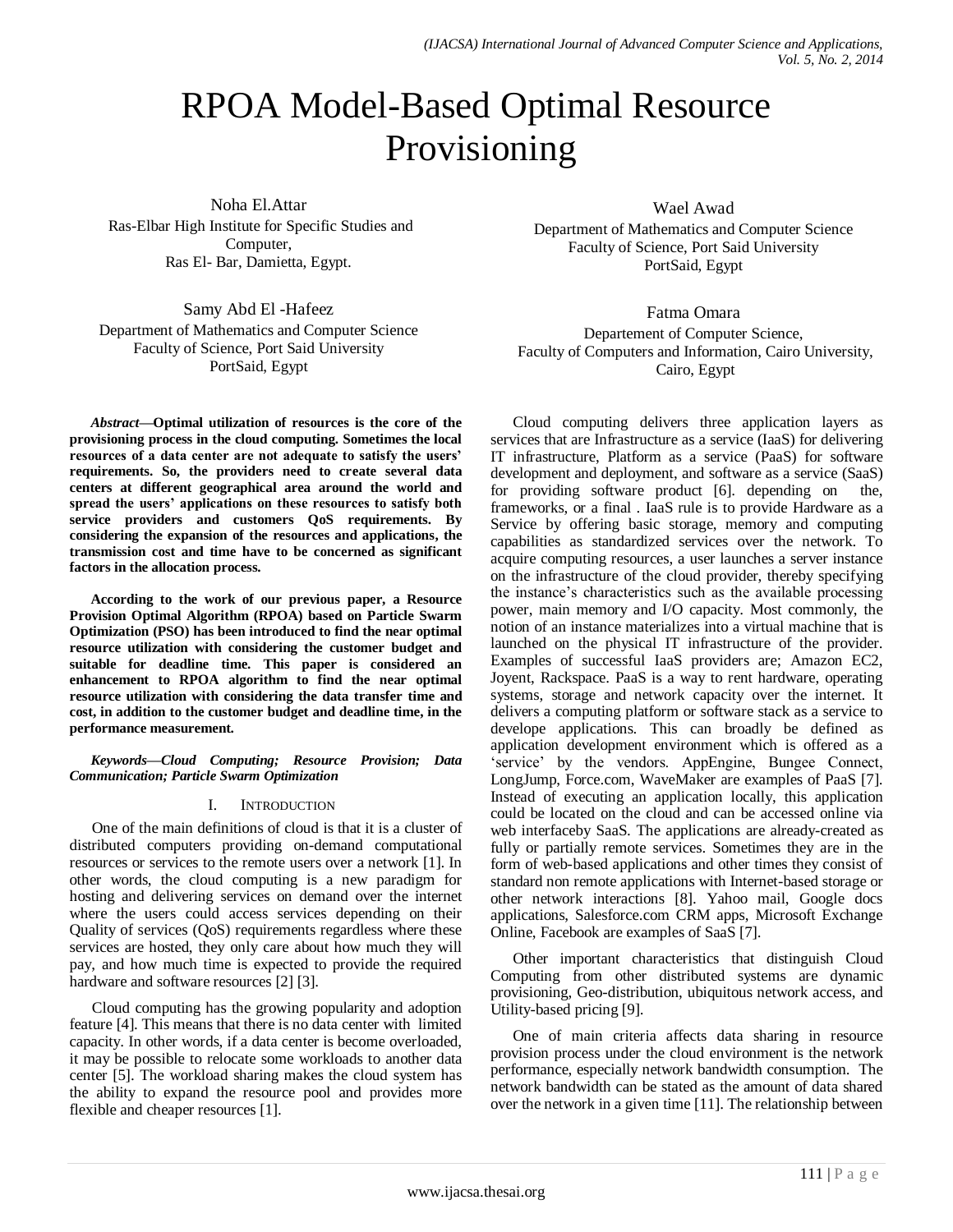the characteristics of the offered traffic, the link speed and the resulting Quality of Service (QoS) should be concerned for calculating the overall cost of the resource provisioning. On the other hand, the users ask about the needed resources that achieve their services and deal with the providers with a payas-you-go strategy without concerning about the network communication characteristic because the providers do not offer a guaranteed network bandwidth to the users. But sometimes, achieving the requirements of one cloud user may make an influence on another cloud user in the same cloud environment due to the network latency which increases response time and decreases throughput. That may cause time delay in service providing [11]. The possibility of growing the Cloud environments by spreading the resources across wide geographical area using Wide Area Network (WAN), causes a delay for providing the services because of the limitation of the communication infrastructure, which is provided by the Internet [12].

The work in this paper is considered an enhancement of RPOA algorithm which is based on Particle Swarm Optimization to find the near optimal resource utilization with considering the data transfer time and the cost in the performance measurement [3].

The rest of this paper is organized as follows; the related works about the resource provision problem in cloud computing are presented in section 2. The principles of the resource provision in the cloud environment are discussed in Section 3. Section 4 states the influence of data communication on provisioning process. Section 5 represents the enhancement RPOA algorithm and its implementation and evaluation using CloudSim toolkit. The conclusions is presented in section 6.

## II. RELATED WORKS

Over the years, the demand of services provisioning through the Internet has been increased . In order to handle these huge numbers of users' applications, Cloud infrastructure providers (i.e., IaaS providers) have established data centers in multiple geographical locations to achieve availability and ensure reliability in case of site failures [13].

Many researchers tried to meet the conditions of Quality of Services (QoS) and agreements of Service Level Agreement (SLA) in the resource provisioning process.

Hu; Y., et. al. [14] have merged two resource allocation policies; Shared Allocation policy (SA) and Dedicated Allocation policy (DA). These allocation policies are evaluated by heuristic algorithm on basis of the smallest number of servers required to meet the negotiated SLA. Chaisiri; S., et. al. [15] have introduced an algorithm for resource provisioning based on the cost optimization by considering the demand price uncertainty in the provisioning stages to manage virtual machines. Byun; E., et. al. [16] have suggested a Partitioned Balanced Time Scheduling algorithm to estimate the minimum number of computing hosts required to execute a workflow within a user-specified finishing time. The main goal of this algorithm is to minimize the resource cost rather than the makespan of the workflow. This algorithm is for the automatic execution of large scale workflow-based applications on dynamically and elastically provisioned computing resources.

Jung; G., Sim; K. M., [17] have proposed the agent-based adaptive resource allocation algorithm. This algorithm aimed to satisfy customer needs of service in terms of fast allocation time and execution response time where the provider try to allocate each customer request to an appropriate data center among the distributed data centers by offering his resources under the infrastructure as a service model. The authors have proposed an adaptive resource allocation model that took into consideration both the geographical distance between the location of consumer and data centers and the workload of data center.

There is a proposed algorithm for resource provisioning by considering the communication link between the customer and the provider with minimum cost, as illustrated by Gaurav Raj [18]. He has proposed an Efficient Broker Cloud Management as a new provider cloud communication paradigm, explaining communication mechanism between the provider and the cloud using cloud exchange. He obtained optimum route on the basis of cost factor considering hops count, bandwidth and network delay using Optimum Route Cost Finder algorithm.

Gaurav Raj, Ankit Nischal [19] are tried to find an efficient way to utilize the resources within the cloud, and to create virtual machines with consideration to optimum cost based on a performance factor. This performance factor depends upon the overall cost of the resource, communication channel cost, and reliability and popularity factor. They proposed a framework for communication between the resource owner and the cloud using Resource Cloud Communication Paradigm (RCCP) and extended the CloudSim by adding provisioning policies and Efficient Resource Allocation (ERA) algorithm in VMM allocation policy as a decision support for resource provisioning [20].

El-Attar; N., et. al [3] have introduced a Resource Provision Optimal Algorithm (RPOA) based on Particle Swarm Optimization PSO to find a Workload Resource map WM that is commensurate with customer budget and suitable for deadline time. According to this algorithm, it is found that maximizing the performance of computing resource could be achieved by allocating its capacity for the maximum number of workloads using (PSO) algorithm with the utilization function. *let list*)

## III. RESOURCE PROVISIONING PROBLEM

Identifying the proper resource to the required service is considered a fundamental problem in Cloud computing. Cloud providers have to achieve the availability by allocating the appropriate resources to the required services without any confliction in the resource demands and with determining the right amount of resources required for the execution of services in an optimal way. This optimization aims to achieve the defined Quality of Service (QoS) that is affected by various parameters related to the application (i.e. security, accessibility, availability and reliability), the resources (i.e. availability, reliability, throughput and utilization) ,as well as, the userdefined requirements (i.e. cost and time) and the provider profit (i.e. resource utilization and revenue) [21].

In other words, the main goal of the provisioning policy is how to spread the applications load on convenient Cloud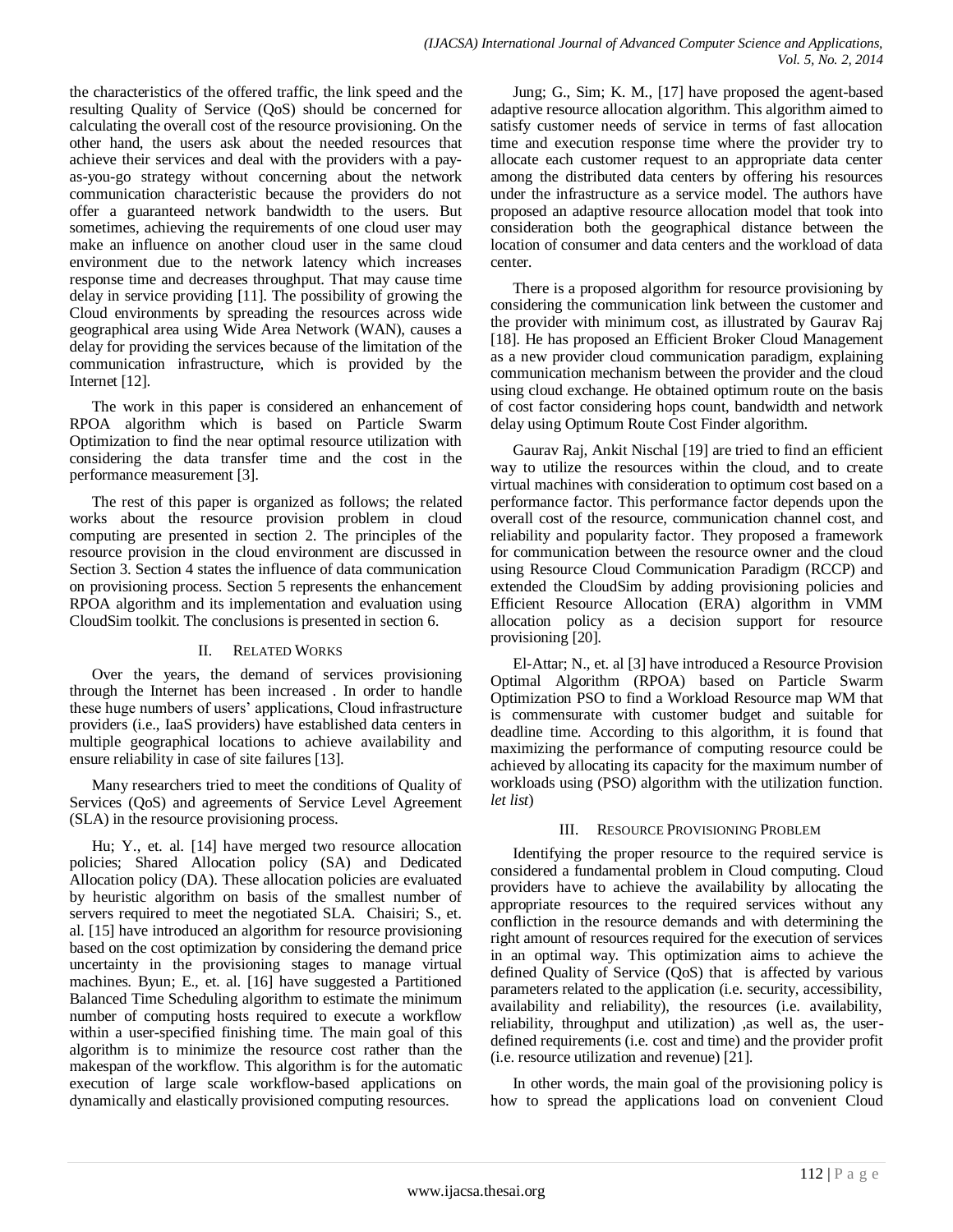resources to achieve the optimization objective of satisfying both service providers and customers QoS requirements (i.e. minimizing both response time and cost of resource utilization and, in the same time, maximizing the provider profit with the available customer's budget) [3]. The Cloud computing service provider's profit is achieved by providing high-quality services to the users through the efficient allocating of the resources on demand [22].

In [3], a Resource Provision Optimal Algorithm (RPOA) has been proposed based on particle swarm optimization to find the near optimal scheduling map of available resources with minimization of user response time and resource usage cost. According to the work in this paper, the RPOA has been enhancement and modified by considering the influence of communication parameters.

#### IV. DATA COMMUNICATION IN RESOURCE PROVISIONING

One of the main features of Clouds is to spread workloads over distributed virtualization infrastructure and to cover larger geographical areas. The resource providers in the cloud environment rely on the concept of virtualization to supply their computational resources. The aim of virtualization technologies is to hide the underlying infrastructure by introducing a virtual layer between the physical infrastructure and the computational resources. In fact, the large clouds are based on exploitation of distributed virtualization infrastructures of other clouds to provide new types of services "Distributed IaaS, PaaS, and SaaS". On the other hands, the distributed Cloud service is composed of a set of VMs spread over a wide geographical area, coordinated in order to achieve a specific service which is provided on demand to the user in order to meet his requirements [12].

Another scenario of resource provision is to use the federation perspective that allows the Cloud providers to use virtualization infrastructures of other federated Clouds, trying to meet more and more kinds of required services [23, 24]. The federation makes the small and the medium Clouds able to increase their virtualization capabilities by using the virtualization infrastructures of other federated Clouds to achieve the required service.

By using the federation perspective, the resource provision is become more elastic by increasing the virtualization capabilities of Clouds and, on the other hand, to enable the Clouds providers to rent their computational and storage resources when their virtualization infrastructures are unused [12].

Any Cloud user cares about two main criteria; the service response time in the data center, i.e., turnaround time [25], and the cost of the available resources that can be allocated to the service. Generally, the allocation process of any cloud service can be divided into three consecutive stages; scheduling, computation and transmission [25].

On the other hand, the potential growth of Cloud environments due to the distribution of Cloud infrastructures over large scale geographical area makes the provisioning of services face some delay problems due to the latency that happened in transmission through the Internet [12].

Therefore, the transmission time has to be considered as a significant criterion in the allocation process specially when there is a need for transferring a huge dataset.

### V. THE ENHANCEMENT OF RPOA

According to the RPOA algorithm, the data centers are distributed over different resource pools. Each pool includes a specific resource type (e.g., computing power or memory capacity), and each computing resource is limited with the available number of hosts and both certain memory capacity and computing power consumption. On the other hand, each task workload is associated with a number of subtasks which require a certain amount of computing power or memory capacity depending on the workload type. In the same time, the RPOA algorithm is considered that the work loads are independent and have the same priority. By these conceptions, the measurement of the implementation's cost and time are become more accurate [3].

The work in this paper is considered a new version of RPOA which has been proposed in [3] with considering the influence of communication bandwidth and time latency beside the cost and time of the resources. This is because the network bandwidth and latency have a critical effect on the network performance, and accordingly on the provisioning process.

The network bandwidth can be defined as the rate at which the number of messages can be transferred from one point to another point in a given amount of time and it can be measured as baud rate, rate of data transfer and bit rate or throughput. The bandwidth that is used in cloud computing is the network bandwidth [11]. On the other hand, the network latency refers to any delay typically incurred in the processing of network data. This delay occurs because of the resources distribution over large number of computing nodes on the network as in the web based cloud applications [26].

## *A. The Enhancement of RPOA Environment*

According to RPOA algorithm, there are 'm' number of available resources, and 'n' workloads that contain '*j*' of subtasks, with consideration of some principle assumptions (fixed quantity of resources  $'Q'$ , with a definite price  $'p_j$  and a default execution time  $'t_j$ <sup>'</sup>). On the other hand, every workload *' i*' has a set of tasks*' j'* that need a specific resource quantity denoted by  $q$ , and every customer has the availability of deciding the price of each task that can be paid '  $bp_j^i$ . All of these consideration with a very important constraint which is ensuring that the total number of all workloads have to be not more than the available resources [3].

On the other hand, the cost and time of data transfer have to be defined, i.e. the communication link type and the available data packet size on the communication channel. The Transfer cost can be calculated according to equations (1, 2, 3) [27]:

$$
Cost\ of\ Transfer\ (CoT) = TC + RT + LC + Thr\_c\tag{1}
$$

Where,

$$
Transform is a Cost (TC) = TT^* Cost per sec
$$
 (2)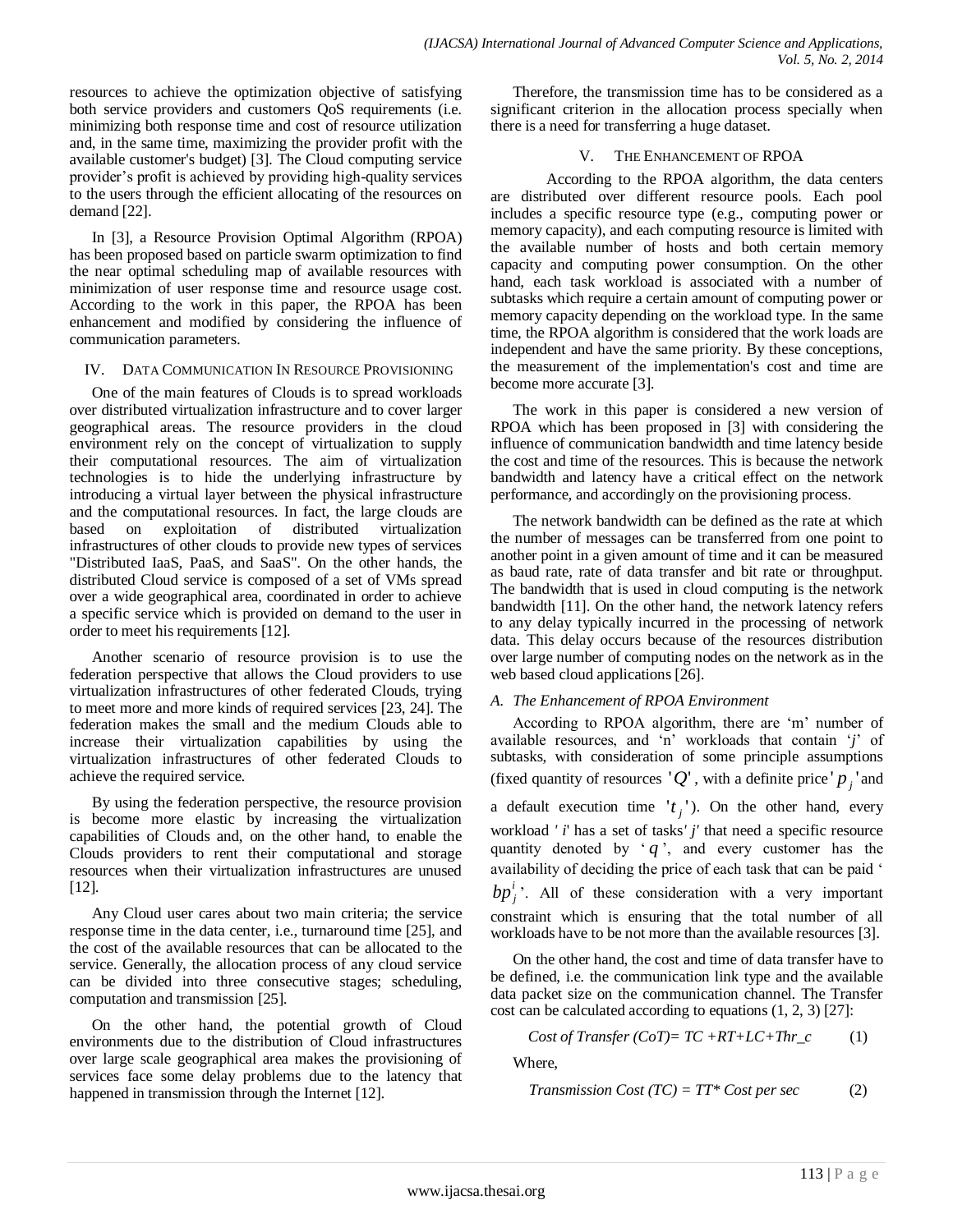*Throughput Cost ( Thr\_C)=*

 *Total Bandwidth Price / Packet Size* (3)

Routing Protocol (*RT*) depends on the network distance as shown in Table.1, and both Loading Cost (*LC*) and total bandwidth price are applied from the resource provider.

TABLE I. DYNAMIC ROUTING PROTOCOL DEFAULT ADMINISTRATIVE DISTANCES [28]

| <b>Route Source</b>                    | <b>Default Distance</b> |  |  |
|----------------------------------------|-------------------------|--|--|
| Connected interface                    | 0                       |  |  |
| Static route                           | 1                       |  |  |
| Enhanced IGRP (EIGRP) summary route    | 5                       |  |  |
| Exterior Border Gateway Protocol (BGP) | 20                      |  |  |
| <b>Internal EIGRP</b>                  | 90                      |  |  |
| <b>IGRP</b>                            | 100                     |  |  |
| OSPF                                   | 110                     |  |  |
| $IS$ - $IS$                            | 115                     |  |  |
| <b>RIP</b>                             | 120                     |  |  |
| EIGRP external route                   | 170                     |  |  |
| Interior BGP                           | 200                     |  |  |
| Unknown                                | 255                     |  |  |

Similarly, the transfer latency time will be calculated by equation (4) [29].

*Latency (Packet Delivery Time(PDT)) = TT +PD* (4)

Where Transmission Time (TT), and Propagation Delay (PD) are calculated by equations (5, 6):

*TT=Packet Size /Bit Rate,* (5)

which are stated in table 2, and

*PD=Distance/ Propagation Speed (PS)* (6)

where Propagation Speeds are known as follows [30]:

a ) for copper wires= 2\*108 meter/sec.

b) for wireless  $= 3*108$  meter/sec.

| List of Network Technology bit rate [31]<br>TABLE II. |  |
|-------------------------------------------------------|--|
|-------------------------------------------------------|--|

| <b>Technology</b>                                                | Rate bit/sec       |  |  |
|------------------------------------------------------------------|--------------------|--|--|
| Modem 56k (8000/8000 baud) (V.92)                                | $56.0/48.0$ kbit/s |  |  |
| <b>ISDN</b> Basic<br>Rate<br>Interface (single/dual)<br>channel) | $64/128$ kbit/s    |  |  |
| IDSL (dual ISDN $+$ 16 kbit/s data channels)                     | $144$ kbit/s       |  |  |
| HDSL ITU G.991.1 aka DS1                                         | $1,544$ kbit/s     |  |  |
| <b>MSDSL</b>                                                     | $2,000$ kbit/s     |  |  |
| SDSL.                                                            | $2,320$ kbit/s     |  |  |

| SHDSL ITU G.991.2                                                | 5,690 kbit/s                  |
|------------------------------------------------------------------|-------------------------------|
| ADSL (G.Lite)                                                    | 1,536/512 kbit/s              |
| ADSL (G.DMT)                                                     | 8,192/1,024 kbit/s            |
| ADSL <sub>2</sub>                                                | 12,288/1,440 kbit/s           |
| $ADSI.2+$                                                        | 24,576/3,584 kbit/s           |
| DOCSIS v1.0 (Cable modem)                                        | 38,000/9,000 kbit/s           |
| DOCSIS v2.0 (Cable modem)                                        | 38,000/27,000 kbit/s          |
| DOCSIS v3.0 (Cable modem)                                        | 160,000/120,000 kbit/s        |
| Uni-DSL                                                          | 200,000 kbit/s                |
| VDSLITUG.993.1                                                   | 52,000 kbit/s                 |
| <b>VDSL2 ITU G.993.2</b>                                         | 100,000 kbit/s                |
| BPON (G.983) fiber optic service                                 | 622,000/155,000 kbit/s        |
| GPON (G.984) fiber optic service                                 | 2,488,000/1,244,000<br>kbit/s |
| Classic WaveLAN (Wireless)                                       | 16,384 kbit/s                 |
| IEEE 802.11 (Wireless)                                           | 16,384 kbit/s                 |
| RONJA (Wireless)                                                 | 81,920 kbit/s                 |
| IEEE 802.11a (Wireless)                                          | 442,368 kbit/s                |
| IEEE 802.11b (Wireless)                                          | 90,112 kbit/s                 |
| IEEE 802.11g (Wireless)                                          | 442,368 kbit/s                |
| IEEE 802.16 (WiMAX) (Wireless)                                   | 573,440 kbit/s                |
| 802.11g<br>with<br>Super G by Atheros<br>IEEE<br>(Wireless)      | 884,736 kbit/s                |
| 802.11g<br>with<br>Nitro<br>IEEE<br>by<br>Conexant<br>(Wireless) | 1,146,880 kbit/s              |
| IEEE 802.11n (Wireless)                                          | 4,915,200 kbit/s              |
| IEEE 802.11ac (maximum theoretical speed)<br>(Wireless)          | 58,1333,053kbit/s             |

So, depending on RPOA implementation [3], there are *N* users ask for services that are defined

with a matrix *qnm* subtasks that have to be achieved by the available resources that have a vector  $Q_m$  of resources fixed capacity  $Q = [Q_1, Q_2, Q_3, \ldots, Q_m]$ . The Total processing time *i*  $t_j^i$  and cost  $c_j^i$  $c_j^i$  of every workload *i* on the suitable resource *j* is calculated according to equations 7, 8 [3] based on equation 1,4.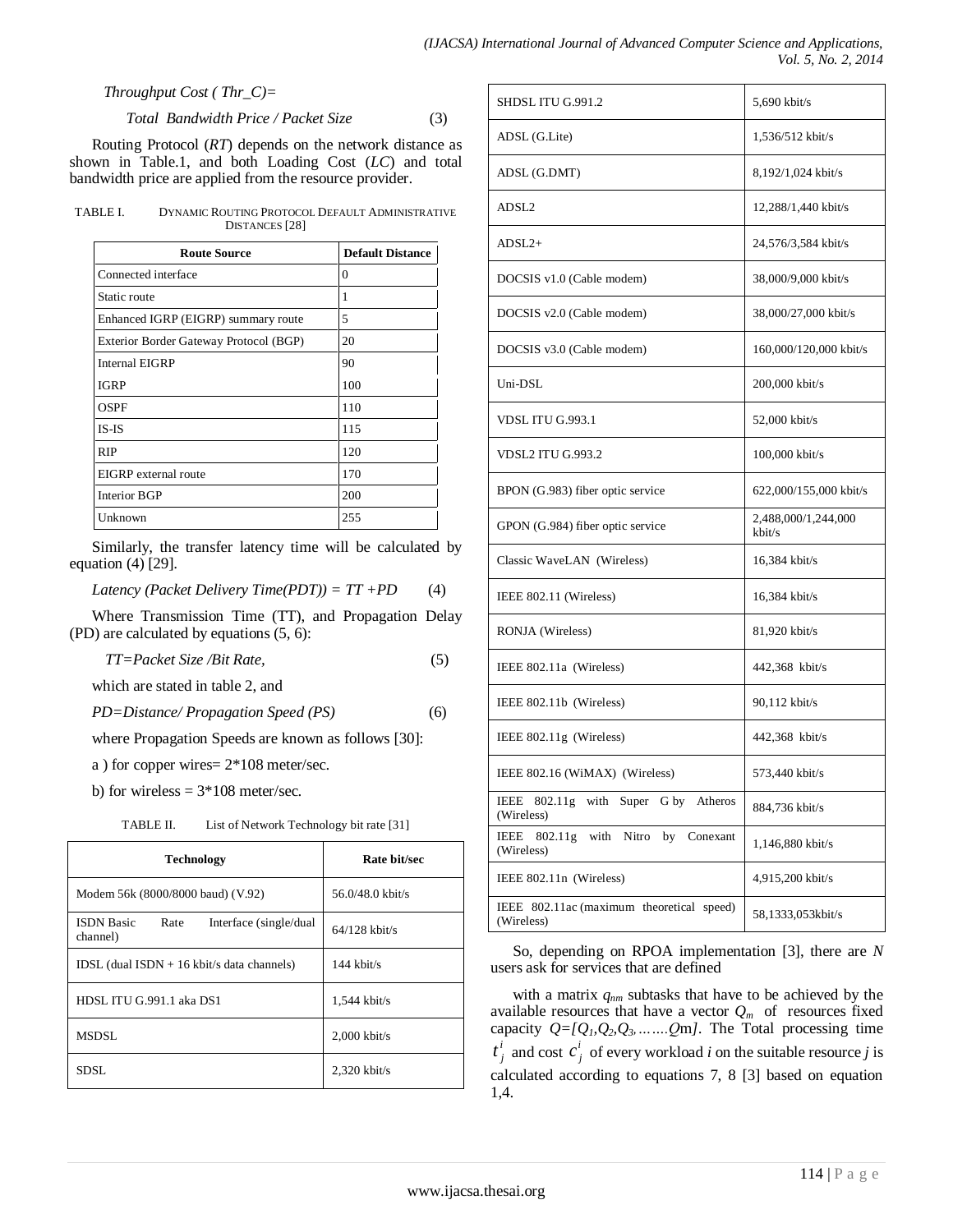$$
t_j^i = \sum \left(\frac{q_i}{Q_m} * t_j\right) + PDT_j^i \tag{7}
$$

$$
c_j^i = \sum (p_j^i * t_j^i) + CoT_j^i
$$
 (8)

RPOA uses the elasticity definition to find the existing relation between time and cost of both workloads and resources [32].

## *B. The Enhancement of RPOA Implementation and Evaluation*

The difficulty of obtaining workloads for real applications makes the evaluation of resource provisioning algorithm to be not an easy process. So, the CloudSim simulator is used to overcome this problem.

CloudSim with CloudAnalyst interface is used as Simulation framework to evaluate the Enhancement RPOA algorithm performance. CloudSim is a framework developed by the GRIDS laboratory of University of Melbourne which enables seamless modelling, simulation and experimenting on designing Cloud computing infrastructures [33]. CloudSim is a self-contained platform which can be used to model data centers, service brokers, scheduling and allocation policies of a large scaled Cloud platform. It provides a virtualization engine with extensive features for modelling the creation and life cycle management of virtual engines in a data center. CloudSim framework is built on the top of GridSim framework also is developed by the GRIDS laboratory, and it is written in java 6.1, because Java is a programming language designed for the distributed environment of the internet [34] [35]. CloudAnalyst has an easy graphical user interface that provides a high degree of configurability and flexibility by giving the ability of quickly and easily changing of the parameters that needed to be assumed in the simulation. Also CloudAnalyst gives a graphical output in the form of tables and charts to summarize the potentially large amount of statistics that is collected during the simulation with the ability of repeating the experiments under similar environment. Also, it gives more accurate evaluation by allowing the comparison between different scheduling algorithms [34].

RPOA is applied for memory provisioning; the user requests the memory on the available data centers. To evaluate the enhancement RPOA algorithm, some resource allocation requests are applied at different intervals of peak hours with different average of peak users. The datacenters that are used in this simulation have (x86) architecture, working on Linux operating system, and with Xen virtual machines that are based on time shared allocation policy.

The simulation is done over a various number of user bases requests on different available data centers. Every user base has its own budget, and asks for a specific amount of memory also it can be divided to independent subtasks; everyone has its own request and budget. On the other hand, every data center has a certain amount of memory, and has a predefined execution time. Also, the available bandwidth and its transmission cost are defined with the type of network communication and the available networks bit rate.

As shown in Figure 1, CloudAnalyst divides the worlds into regions to make the cost and time calculation more accurate.



Fig. 1. Region Boundaries Details in CloudAnalyst

Tables 3 and 4 show the variant parameters of a ten sample from hundred simulated experiments; respectively. Table 3 shows the user bases services request and contains all of the request details as, user region, request size, number of subtasks; if it contains subtasks; and user budget. Other important parameters are that the start and end peak hours that influence the time of server responding.

#### TABLE III. USER BASES DETAILS

Table 4, also shows a sample of the data centers details that contains data center region, Virtual machine's cost for every

|                 | <b>Region</b>  | No. of<br><b>Subtask</b><br>per<br><b>Request</b> | <b>Request</b><br><b>Size</b> | User<br><b>Budget</b> | Peak<br><b>Hours</b><br>(start) | Peak<br><b>Hours</b><br>(End) |
|-----------------|----------------|---------------------------------------------------|-------------------------------|-----------------------|---------------------------------|-------------------------------|
| UB1             | 3              | 20                                                | 8.678532                      | 0.7                   | $\mathcal{R}$                   | 9                             |
| UB2             | 1              | 10                                                | 8.583069                      | 0.4                   | 4                               | 10                            |
| UB <sub>3</sub> | 5              | 5                                                 | 7.271767                      | 0.5                   | $\overline{c}$                  | 7                             |
| UB4             | $\Omega$       | 40                                                | 3.290176                      | 0.9                   |                                 | 8                             |
| UB <sub>5</sub> | $\overline{c}$ | 8                                                 | 23.97537                      | 0.2                   | 3                               | 9                             |
| UB <sub>6</sub> | $\overline{c}$ | 8                                                 | 8.678532                      | 0.3                   | 4                               | 10                            |
| UB7             | 5              | 25                                                | 8.583069                      | 0.9                   | $\overline{c}$                  | 7                             |
| UB <sub>8</sub> | 3              | 30                                                | 7.271767                      | 0.4                   | 5                               | 10                            |
| UB <sub>9</sub> | 1              | 20                                                | 3.290176                      | 0.3                   | $\mathcal{R}$                   | 9                             |
| UB10            | $\Omega$       | 15                                                | 23.97537                      | 0.8                   |                                 | $\overline{5}$                |

data center, data transfer cost, and Resource size per G. Byte.

TABLE IV. USER BASES DETAILS

|                 | Region | Cost per<br>Proc \$/Hr | <b>Memory</b><br>Cost | <b>Trans. Cost</b><br><b>Byte per Sec</b> | <b>Resource Size</b><br>G. Byte |
|-----------------|--------|------------------------|-----------------------|-------------------------------------------|---------------------------------|
| DC1             |        | 0.2                    | 0.05                  | 0.01                                      | 10.742188                       |
| DC <sub>2</sub> |        | 0.08                   | 0.06                  | 0.09                                      | 29.296875                       |
| DC <sub>3</sub> | C      | 0.15                   | 0.07                  | 0.08                                      | 9.765625                        |
| DC4             |        | 0.19                   | 0.04                  | 0.12                                      | 39.0625                         |
| DC <sub>5</sub> |        | 0.3                    | 0.03                  | 0.13                                      | 48.828125                       |

Figure 2 is the simulation result interface from CloudAnalyst. It displays the location of every user base on the selected suitable datacenter.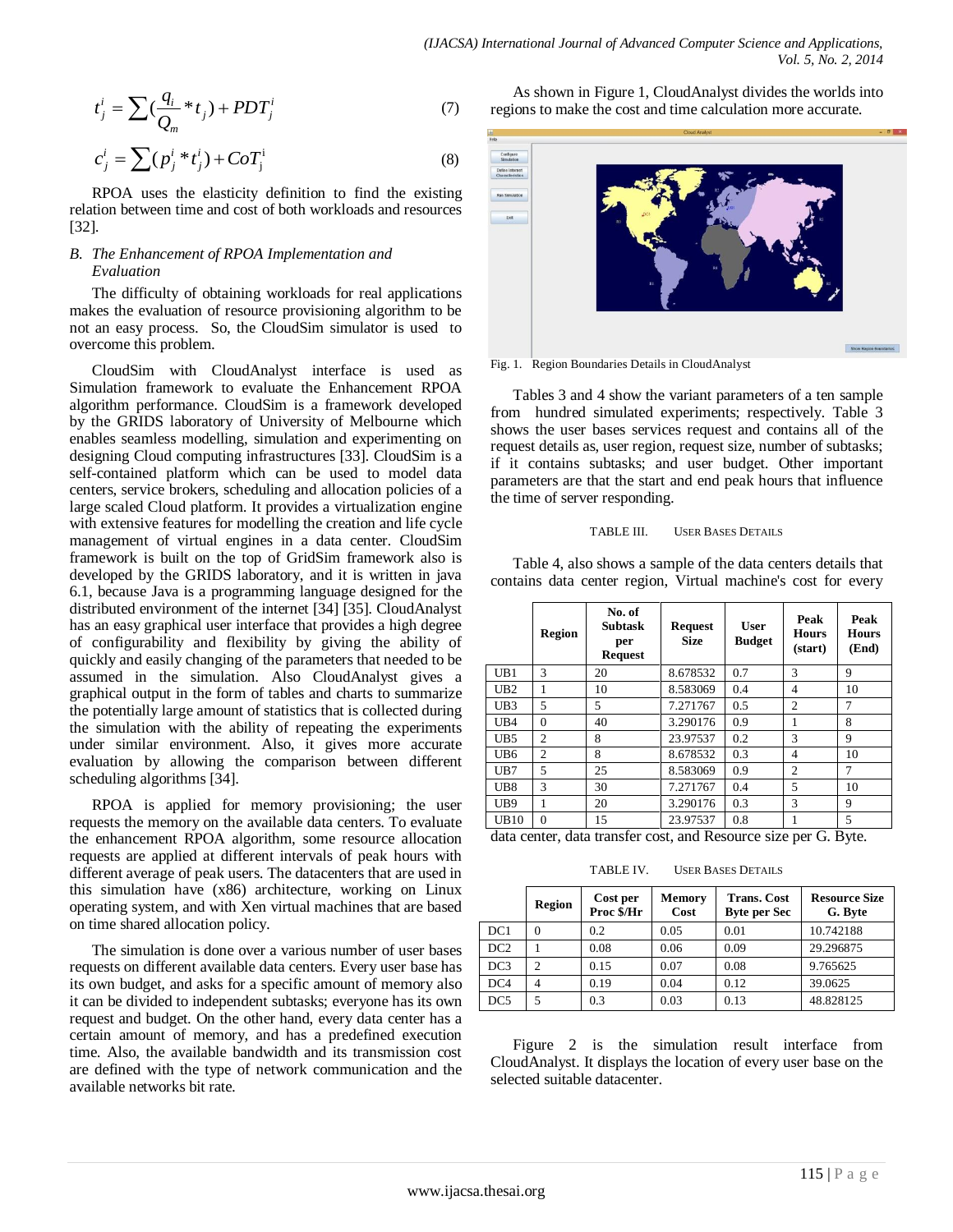

Fig. 2. Simulation Results

Figures 3 and 4 show the user base and data center configuration, in order. Figure 3 displays the details of user bases configuration (with their subtasks), and virtual machines that used to every user base.



#### Fig. 3. UserBase Configuration

Also, Figure 4 displays the data center configurations with showing the physical hardware details of every data center.



Fig. 4. Data Center Configuration

Figure 5 shows the chart of statistical results of the executed simulation. Only 50 requests are displayed from the hundred simulated user bases. This is to make the comparison results to be visible and clear. It displays the required amount of every user base's task and its relation with the whole capacity of the available resources.

This relation is to illustrate the importance of using the whole capacity of a data center to one or more of user bases that is because leaving a small amount of capacity in every datacenter will not be useful in another allocation process. But still there is another main condition in the allocation process. This condition is to search for the closest data center to the user base from both the latency and region, for trying to reach the goal of cost and time optimization by using RPOA.

Table 5 displays the overall cost that is paid for every datacenter containing the processing and the transfer cost.

|                 |      |      | VM cost  | Data<br><b>Transfer</b><br>Cost | <b>Total Cost</b> |
|-----------------|------|------|----------|---------------------------------|-------------------|
| DC1             |      |      | 1.00     | 10784.16                        | 10785.2           |
| DC <sub>2</sub> |      |      | 0.40     | 706.05                          | 706.447           |
| DC <sub>3</sub> |      | 0.75 | 1401.43  | 1402.18                         |                   |
| DC <sub>4</sub> | 0.95 |      | 936.79   | 937.744                         |                   |
| DC <sub>5</sub> | 1.50 |      | 14991.03 | 14992.5                         |                   |

TABLE V. GRAND TOTAL COST FOR SOME DATACENTERS

The main objective of the Enhancement RPOA algorithm is that find the near optimal allocation of the user requests on available data centers with the user budget restriction and deadline time with putting the influence of communication factors in consideration.

As shown in table 5, the data transfer cost has a significant effect on the total cost, this leads to take the distance between request region and resource region in consideration, and trying to allocate the request to the nearest data center which achieves the user demands.

The Enhancement RPOA algorithm provides a result by taking budget and deadline time into consideration as it can do; the error rate with the proposed sample of a hundred user base is nearly 18% for cost and 24% for time.

#### VI. COMPARATIVE STUDY

The first algorithm which we can use to compare with RPOA is Closest Data Center Algorithm (CDCA) [34]. This algorithm is considered the simplest service broker policy. It is based on creating an index table of all data centers indexed by their region. When the user base sends a message with his requirements, the algorithm looks for the data centers which are in the same region of the user base and picks from the data center located at the earliest/highest region in the proximity list and puts the request in the requests' queue of this data center [34].

The comparison between RPOA and CDCA in terms of cost reduction is illustrated in Figure 8. The CDCA's working mechanism is to provide resource with minimizing the cost of the provided service that is because the CDCA searches for the resource in the nearest region of user base that reduces the transfer cost, and so reduces the total cost.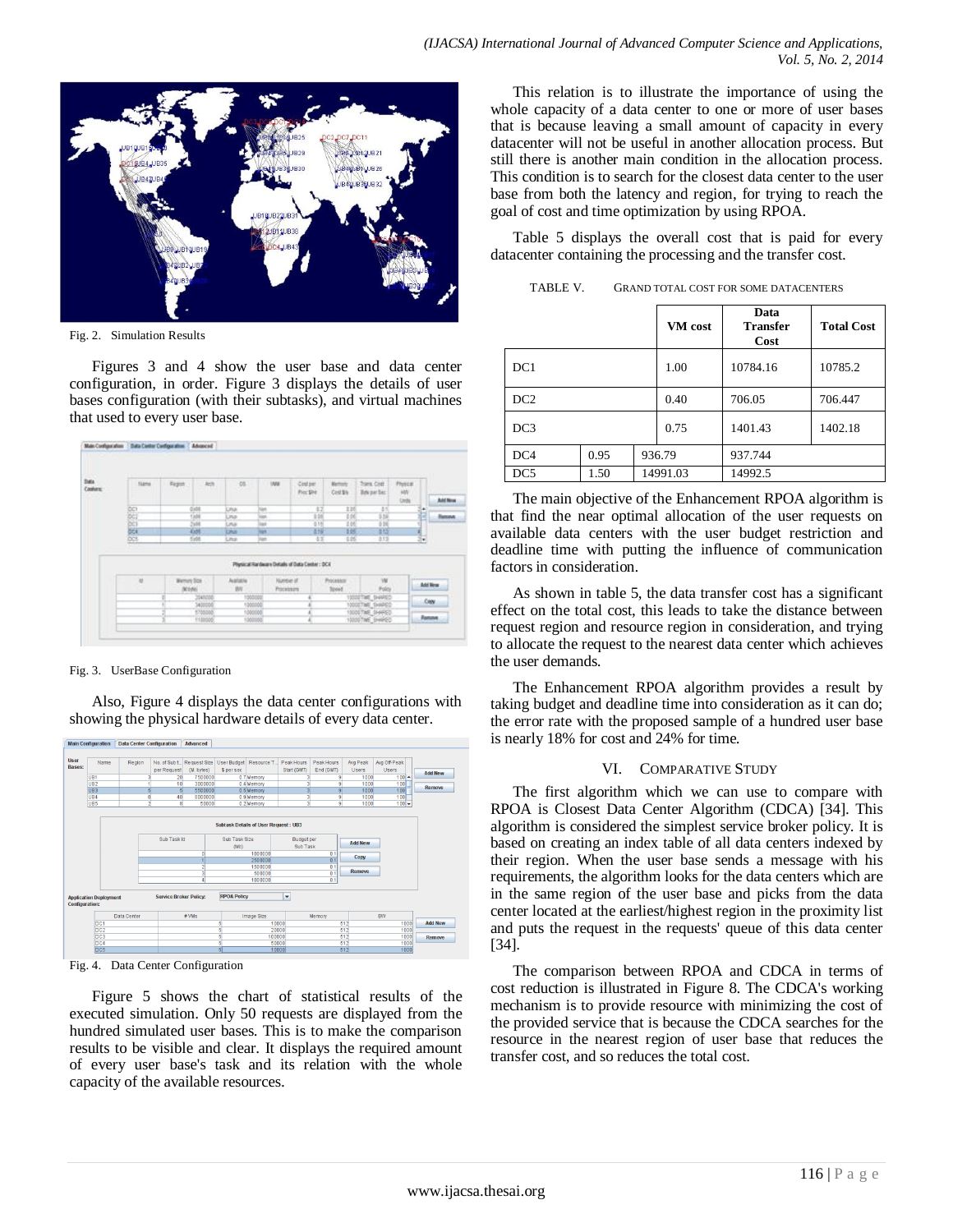

Fig. 5. Relation between the size of Resource and Request.



Fig. 6. Comparison between Execution Cost and User Budget In RPOA



Fig. 7. Comparison between Deadline Time and Execution Time In RPOA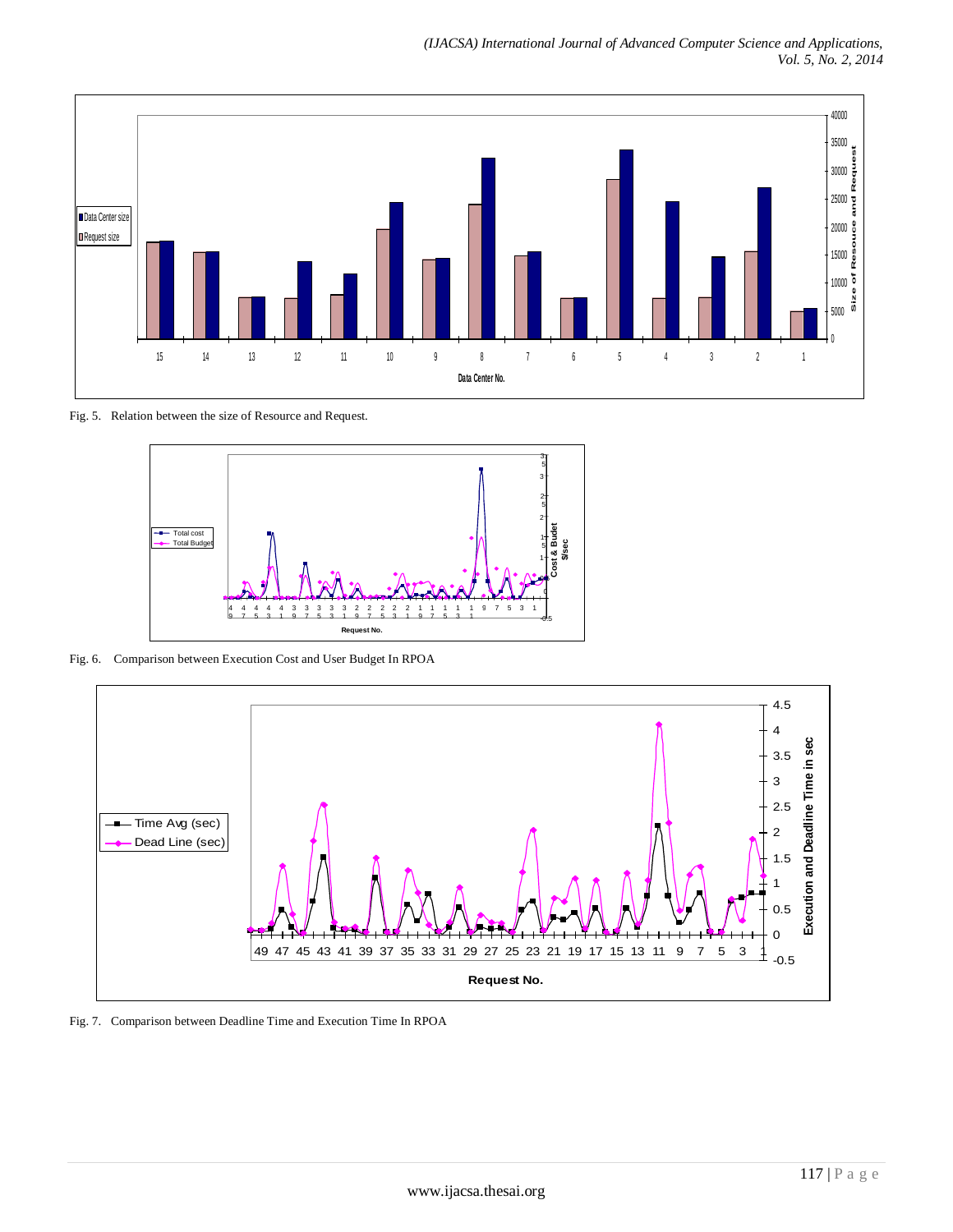

Fig. 8. Comparison between Cost and budget in RPOA and CDCA



Fig. 9. Comparison between Execution and Deadline Time in RPOA and CDCA

On the other hand, RPOA gives good results in time optimization comparing with CDCA, as shown in Figure 10. RPOA tries to reduce execution time to fit deadline time, but CDCA does not care about time. It may waste time by letting the task in a long queue in the nearest resource.

The above comparisons can be summarized in that, RPOA algorithm can enhance the time optimization more than CDCA with 65%, but it has a weakness in reducing execution time with 13% than CDCA.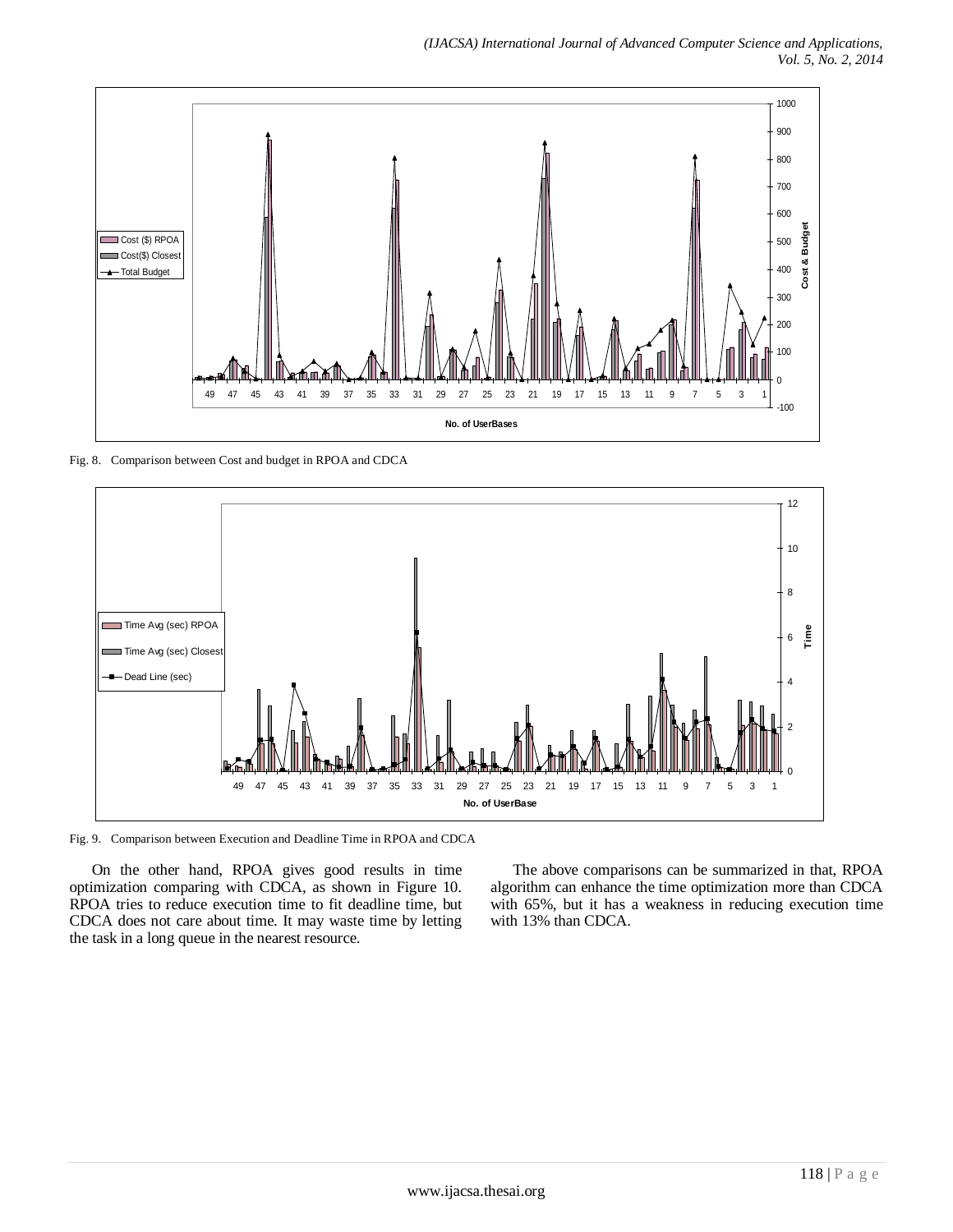

Fig. 10. Comparison between Cost and Budget in RPOA and BRTA



Fig. 11. Comparison between Execution and Deadline Time in RPOA and **CDCA** 

The second Comparison will be done between RPOA algorithm and Best Response Time Algorithm (BRTA) [34]. This policy locates all the available data centers and indexes them. After the service broker receives the user's request, it identifies the closest data center (i.e. in terms of latency) and iterates through the list of all data centers and estimates the response time at each data center by querying the last recorded processing time using Internet Characteristics. If this time is recorded before a predefined threshold, the processing time for that data center is reset to 0. This means that the data center has been idle for duration of at least the threshold time. If the least estimated response time is for the closest data center, the broker selects the closest data center. Else, the broker picks either the closest data center or the data center with the least response time with a 50:50 chance (i.e. latency load balanced 50:50) [34].

The comparison between cost and user budget in both RPOA and BRTA algorithms is displayed in Figure 10. BRTA algorithm cares only about how to provide the service with minimizing execution time as much as possible, but without considering the user budget, so it tries only to fit a deadline time without giving a suitable execution cost. Concluding form the BRTA characteristics, RPOA can be considered better than BRTA with 55% of cost reduction, but its performance in the execution time minimization is less than BRTA algorithm with 12% as shown in Figure 11.

#### VII. CONCLUSIONS

The Enhancement RPOA is an algorithm that is implemented to optimize both response time and cost of